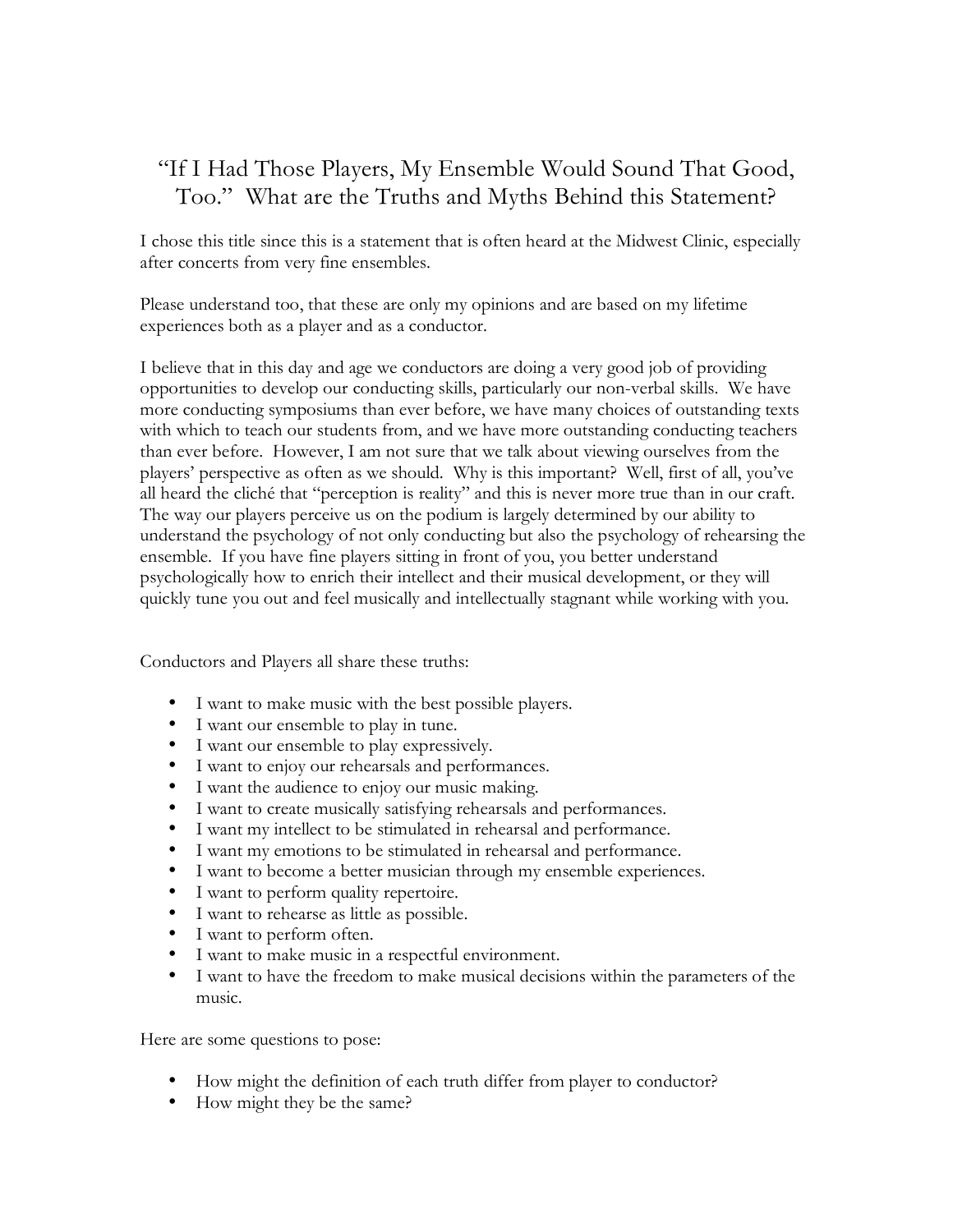- As conductors why is it important that we understand the players' definition of these truths?
- Do the players understand and/or know our definition of each truth? Do they care?
- How can we, as conductors, maximize the symbiotic relationship between conductor and player?
- I want to make music with the best possible players.

As conductors we all want to conduct the best possible players, so our ensembles will play well. Consequently, we audition the players and try our best to make objective decisions on putting the players in the best possible situation to set them up for success, which in turn will set us up for success. Players also want to sit with players who play as well or better than they do. Sometimes our biggest challenge may come with the highly developed player sitting in a section or ensemble with other players who are significantly less developed. This musician can easily become frustrated or unmotivated to continue developing because the music or intellect of the rehearsal may not challenge them. This is why it is crucial that we provide challenging opportunities for this level of player through small ensembles or solo works, especially if that need isn't being met in the large ensemble setting.

• I want our ensemble to play in tune.

Both players and conductors alike want this to happen so intonation problems do not get in the way of the music. Depending on the age and development of the players, they may not yet understand what "in tune" sounds like, so the conductor must define this by teaching and modeling the concept. For example, players need to be taught that a unison line that is "in tune" sounds like one person is playing. It also means that there are no "beats" or "waves" in the sound. This is best achieved by players first of all hearing two or more players achieve this goal and you pointing it out. It also requires their inner ear being developed enough to hear "in tune" intervals and requires an understanding of how to manipulate the instrument to do what the ear says.

- I want our ensemble to play expressively. (or musically as we like to say) This is a highly over-used subjective term which conductors need to define. In other words, the conductor must teach the players through a combination of verbal and non-verbal gestures what expressive (or musical) is to them. Ex – playing a slow line expressively may mean to you that a ritard and an emphasis on the movement of scale degree 4 to 3 occurs in a V7 chord in a perfect authentic cadence. It may mean to you that the ensemble is playing perfectly with the metronome or that every cadence point and transition is perfectly "scripted" or over-rehearsed, removing all spontaneity from every potentially emotional moment. In faster music it may mean that you have communicated clearly the arsis and thesis of each beat in the phrase. Or that you have established the "arrival" of the phrase so players know whether they are approaching the arrival or departing it. Whatever the case, you must communicate your definition of expressive to the players in each section of the music. This is done through a combination of verbal and non-verbal gestures.
- I want to enjoy our rehearsals and performances.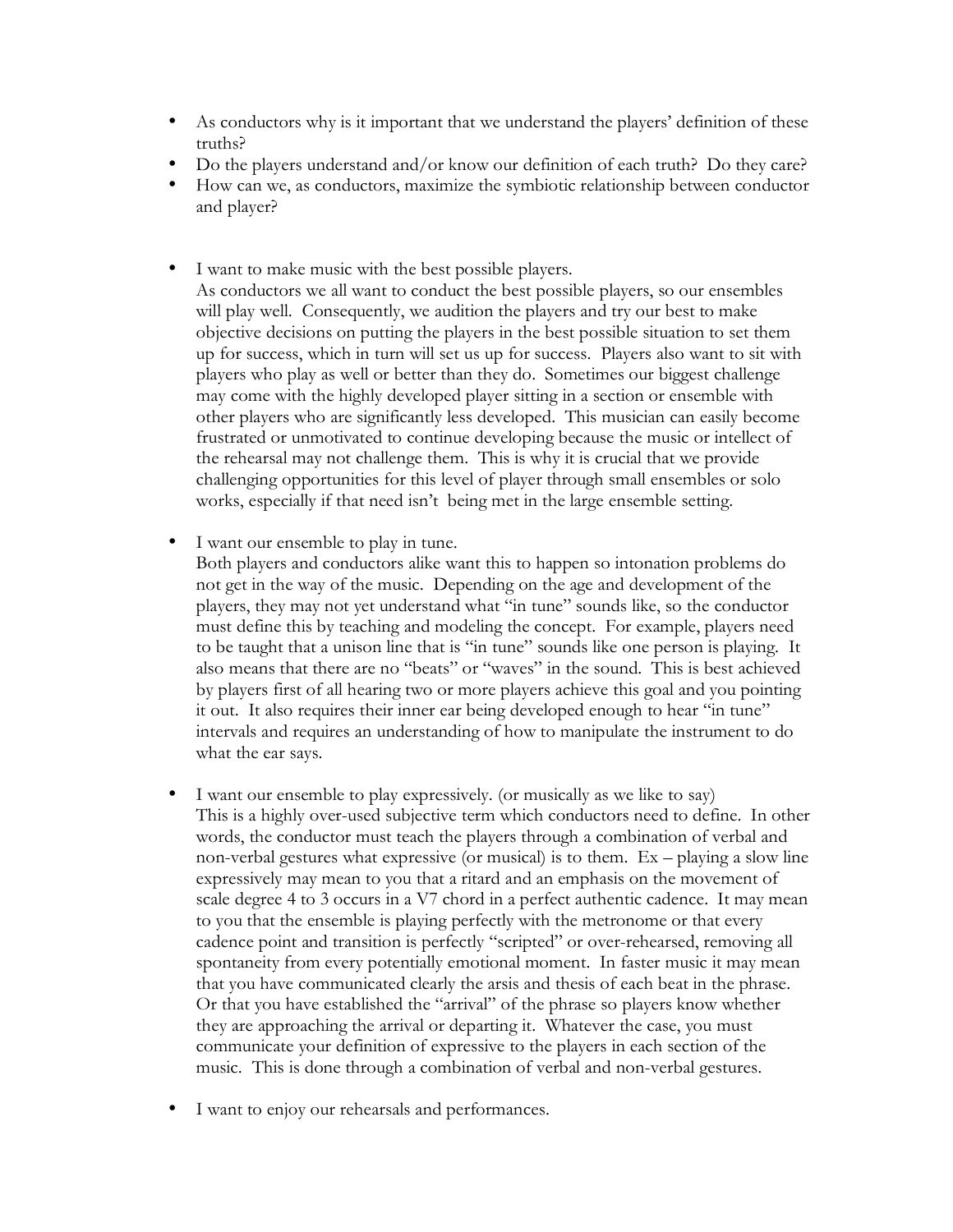Enjoyment to the young player may mean that the conductor is funny and is a good friend, maybe tells good stories. It may mean that they gave them a new fingering today for an altissimo note on the clarinet. To the older player it probably means that the rehearsals are efficient, with as little talking as possible, improving the ensemble's playing on any given day. To conductors, enjoyment of rehearsal probably means that the ensemble sounded good today – there were not distractions like students not having their music or instrument, or behavior was particularly good that day. Ultimately, players and conductors on all levels want the performance to be musical (there's that word again) and convincing, which usually means the confidence and execution of all individual parts is on a high level.

- I want the audience to enjoy our music making. Players and conductors alike want to receive enthusiastic applause and feedback from audience members, especially from the musically literate audience members. Programming can play a large part in achieving this goal. It's up to the conductor to meet the needs of the players, hopefully without alienating the audience. If you program the Schoenberg Theme and Variations, then hopefully you will book end it with pieces that are more accessible to the untrained ear. In other words, maybe those accessible pieces are "toe tappers" or have singable melodies. However, you may be in an academic setting where an all Messian concert will bring thundering applause and enthusiastic feedback from the listeners. You simply have to know your audience and your players.
- I want to create musically satisfying rehearsals and performances. To most developed musicians this means that there is feeling of an effective interpretation being communicated by the conductor. For example, the conductor really knows what he/she wants to hear and how achieve it. As conductors, we must truly facilitate this truth for our ensembles.
- I want my intellect to be stimulated in rehearsal and performance. Players like to be posed questions both verbally and non-verbally, then be led to an answer, not given an answer. For example, "where is the loudest most intense moment of this phrase?" Then the conductor raises her arms and conducts the phrase and shows the answer. This can create a sense of spontaneity that is electrifying in both rehearsal and performance. Or you ask your players how to best represent the text in a given phrase of Lincolnshire Posy through their playing.
- I want my emotions to be stimulated in rehearsal and performance. Conductors must facilitate this experience by "looking like the music." In other words, if the marking says *soulfully and majestically* like on the beginning of Tschesnokoff's *Salvation is Created*, then the conductor should communicate that through his face and body language. Conductors are an emotional power strip for the ensemble, everyone plugs in to receive their energy. Consequently, if the conductor provides good energy, he/she will receive it back from the players and a fantastic symbiotic relationship will occur.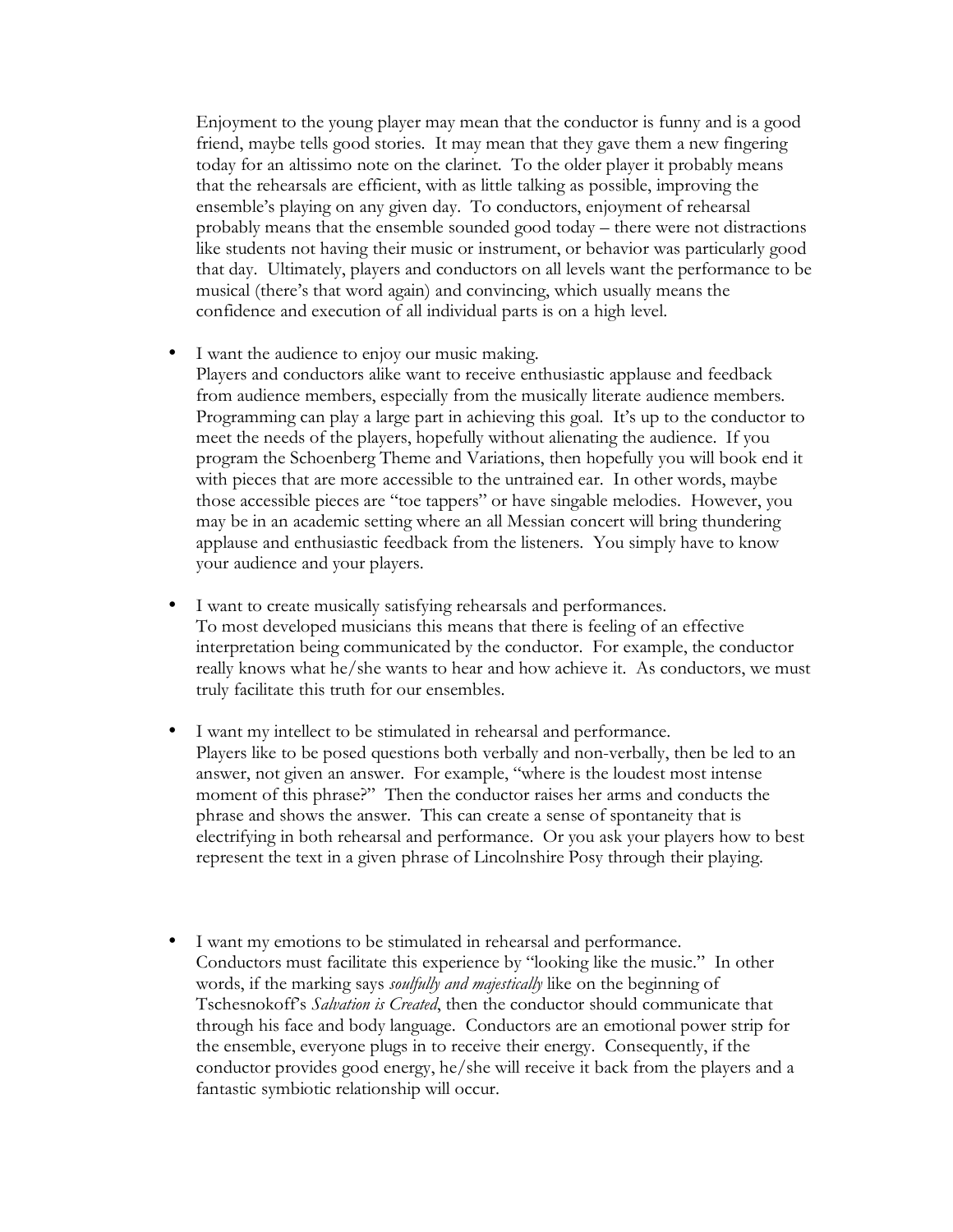- I want to become a better musician through my ensemble experiences. Players and conductors alike want to perform pieces that push their level of performance. Unfortunately, oftentimes, the younger player equates this with high, fast, and loud music or fast food music. Since we live in a society of instant gratification or instant results we have to work very hard to teach our students an appreciation of finer music, which sometimes to them is "boring" because it's slow or because they may not "get it" real quickly, which leads to the next point.
- I want to perform quality repertoire. We conductors must define what quality repertoire is for our players and teach them this "acquired taste" for good music. Oftentimes, it's not a question of programming the wrong piece, but the right piece at the wrong time. For example, programming Lincolnshire Posy with an  $8<sup>th</sup>$  grade band would be the right piece at the wrong time and would probably lead those students to not appreciating or even disliking that masterwork.
- I want to rehearse as little as possible. (while still creating quality performances) Again, conductors can facilitate this truth by understanding which music to choose for any given group of players. If music that is too difficult for students to intellectually understand is programmed, then students may never get the meaning of the piece or certainly may never understand it. They may, however, be able to reproduce the notes on a very high level. In other words, if we work on a piece from December until May, then we will probably reach the point of diminishing intellectual returns. The ensemble may "play" the piece really well but they will most likely not like it any more or feel an emotional attachment to it. Also, any hope of musical spontaneity will probably be gone. As a university teacher now, I often find when I ask some players what they played in high school the response might be something like, "Oh, some piece called Symphony," and that's all they can remember, but, they can pick up their horn and play the  $2<sup>nd</sup>$  clarinet part to the Hindemith Symphony in Bb from memory. In that case we may be producing players who can play their instruments, but who know nothing about music. The younger the player the more that they do not understand inherently what playing on a high level means. And if we do not teach them this concept then they will always appear bored with music that they define as "easy," but really cannot play.
- I want to perform often.

Players and conductors alike want to enjoy the fruits of their labors through performing as often as rehearsal and preparation time allows. All of us can do more performances with our ensembles if we will teach our students how to problem solve instead of giving them the answers. Spend as much time on fundamentals of technique, rhythm and tone quality as on a given piece of music and the music will then become a bi-product of the player's development. If the students are studying privately, it can happen more in the practice room. If not, then it must come in the full ensemble or sectional rehearsal – or even one on one with the band director. If they know that we will give them the answers then they will wait and take no initiative. "Don't go home and practice until I tell you 'how it goes'." "You might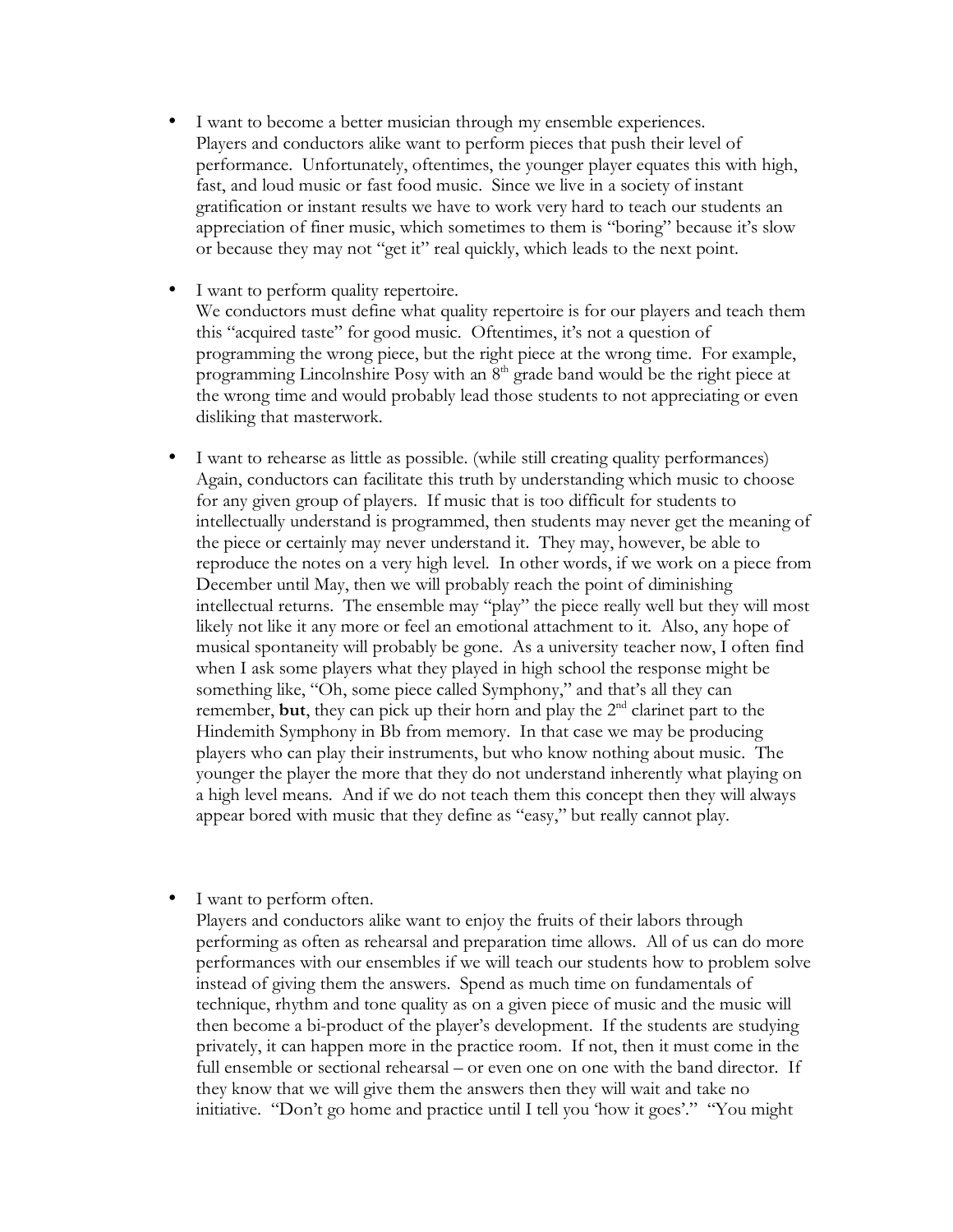do it incorrectly." Teach your players how to fish and you will feed them for a lifetime, give them the fish and you will only feed them today.

- I want to make music in a respectful environment. Players want to be treated with respect by the conductor. Oftentimes, lack of respect can be caused by the conductor singling out players in rehearsal or being unreasonable with expectations. Much of this goes back to choosing the right music, but also goes back to being a good teacher. Remember that the best conductors are great teachers! George Solti said in his Memoirs, "You cannot be a first-class conductor unless you know the score in the greatest detail. After all, a conductor must be a teacher, first and foremost. How can you teach something you do not yourself know well?" Also, as conductors we should always remember that respect is earned. The players do not respect us just because we are standing in front of them. They will respect the conductor if the conductor is true to the interpretation of the music, and true to the composer. Conduct every rehearsal and performance as if the composer is present. Teach your players that being unprepared on their part is disrespectful to the composer, not to you, the conductor. Create a personal attachment to the music by teaching them about the composer, always searching for what the composer is trying to "say." Also, allow them to collaborate with living composers. Instill in them a tremendous sense of responsibility in recreating the composer's art! Ultimately, if we conductors can create a loyalty to music, not a loyalty to us, then we are providing the ultimate experience for our players.
- I want to have the freedom to make musical decisions within the parameters of the music.

Prepared players do not want to be controlled, especially the more advanced player. They want to have a certain amount of freedom or "space" to place the notes within the phrase. Conductors must understand when we are needed and when we are in the way. This depends on the music and also on the level of the player. The better the player, the less guidance that is needed by the conductor. As conductors we over- conduct our ensembles generally because we don't trust them. We may not trust them because of their inconsistency in rehearsals or performances or both. We can develop this trust, however, by being good teachers and ultimately allowing them to make and learn from their mistakes. We must understand the difference between teaching or guiding our players and controlling our players. Then we can lead them to good performances, not drag them kicking and screaming!

Now that I have elaborated on all the truths, here are some thoughts that will hopefully help tie all this information together.

- Effective teaching includes the conductor facilitating all truths for the players, which in turn will help to facilitate these truths for the conductor.
- In order to facilitate these truths for the players we must not only diagnose our players' level of development, but also realize the recipe for fulfilling their truths.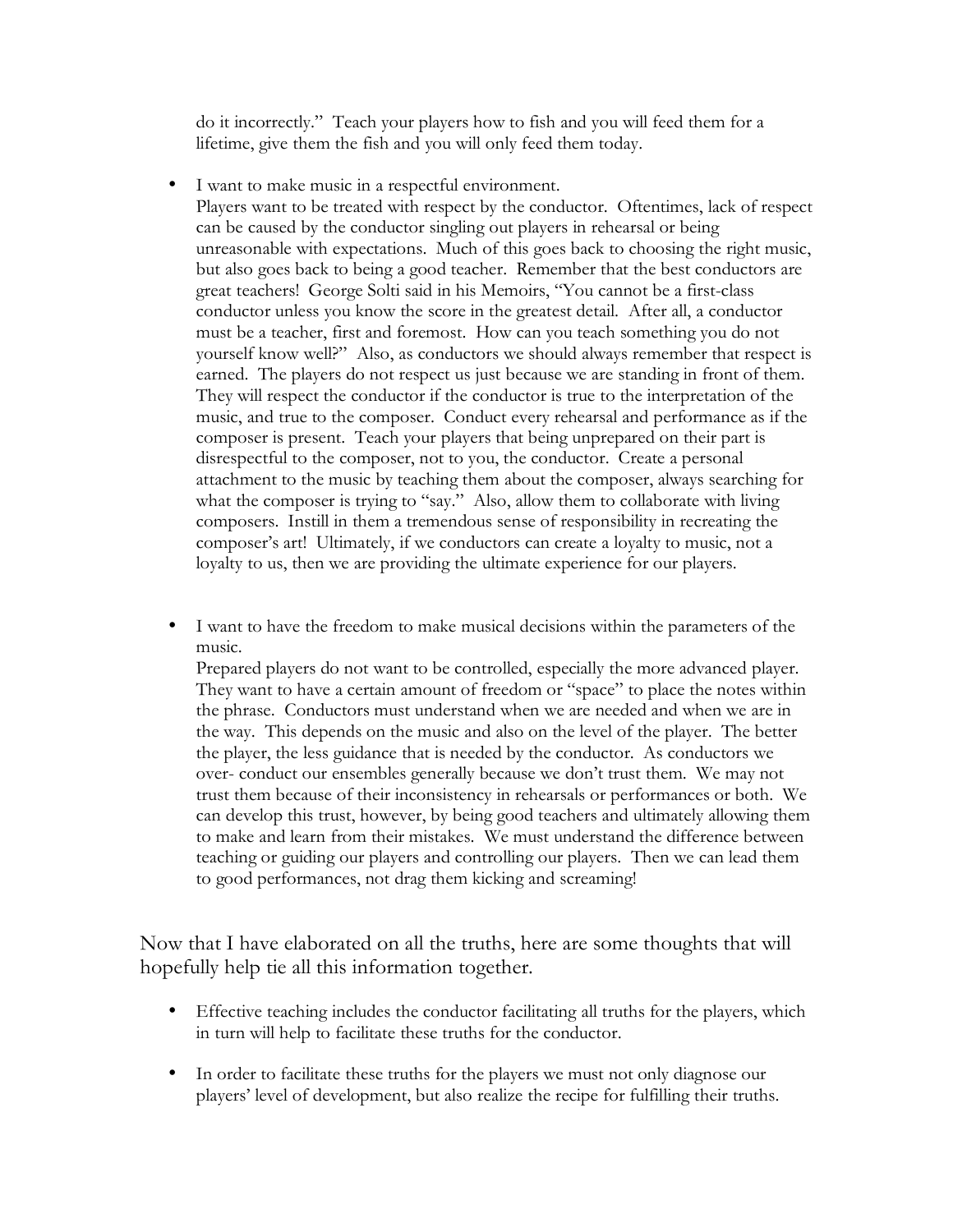This recipe is realized through a balance of knowledge, understanding, and implementation.

- The younger the player, the more we can mold their truths. The younger players don't have enough experiences to have already formulated many of their ideas – this is why oftentimes younger players don't question us.
- Younger players do not inherently understand conducting gestures as well as older players; however, they can be taught to understand a basic vocabulary of non-verbal gestures. (give some examples)
- Younger players often define the good conductor more by personality. The word conductor may not even be in their vocabulary. In other words, "good conductor" to them means that they like you based on your personality.
- Younger players often define the good conductor more by pedagogical knowledge of the instruments. Why, because this is what they see you  $do - A$  beginner sees you teaching them fingerings every day, rhythm every day. They don't see you actually conducting a piece of music as often.
- The more advanced the player, the more each truth is already defined. In other words, the older players are more set in their ways and may completely disagree with what your definition of musicality is within a given piece. Or completely disagree with your taste in repertoire.
- Because of their lifetime musical experiences, the advanced player tends to understand gesture more inherently, making it more possible for you to talk less in your rehearsal.
- The advanced player often defines the good conductor more by the knowledge of the music being performed and by his/her ability to communicate an effective musical interpretation.

In closing I would like to leave you with a few final thoughts; then, I'll be happy to field any questions or comments that you may have.

- As teachers we must asses our players' placement in the age and ability spectrum.
- We must have the knowledge and musicianship to facilitate the truths of the players with whom we are working.